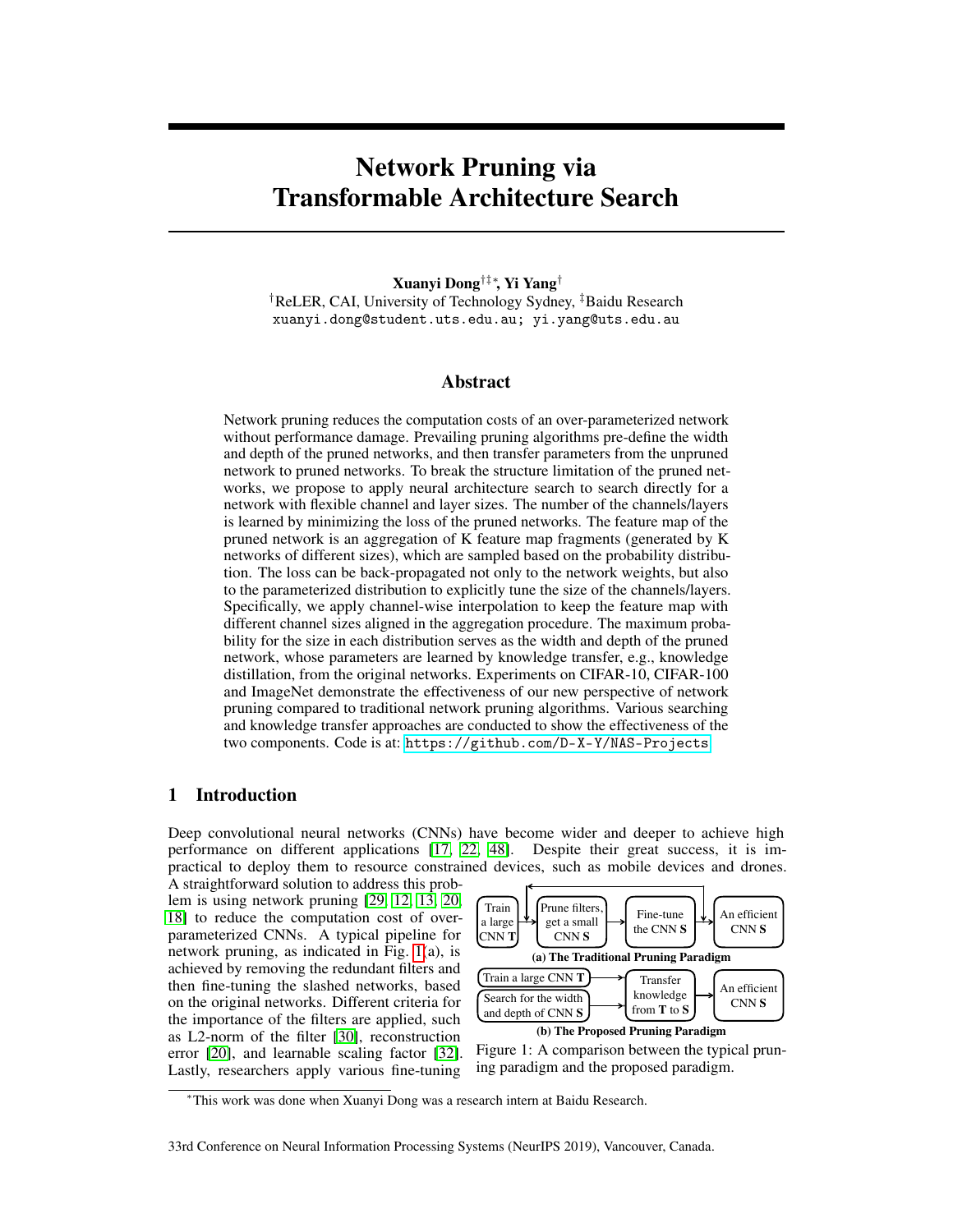strategies [30, 18] for the pruned network to efficiently transfer the parameters of the unpruned networks and maximize the performance of the pruned networks.

Traditional network pruning approaches achieve effective impacts on network compacting while maintaining accuracy. Their network structure is intuitively designed, e.g., pruning 30% filters in each layer [30, 18], predicting sparsity ratio [15] or leveraging regularization [2]. The accuracy of the pruned network is upper bounded by the hand-crafted structures or rules for structures. To break this limitation, we apply Neural Architecture Search (NAS) to turn the design of the architecture structure into a learning procedure and propose a new paradigm for network pruning as explained in Fig. 1(b).

Prevailing NAS methods [31, 48, 8, 4, 40] optimize the network topology, while the focus of this paper is automated network size. In order to satisfy the requirements and make a fair comparison between the previous pruning strategies, we propose a new NAS scheme termed Transformable Architecture Search (TAS). TAS aims to search for the best size of a network instead of topology, regularized by minimization of the computation cost, e.g., floating point operations (FLOPs). The parameters of the searched/pruned networks are then learned by knowledge transfer [21, 44, 46].

TAS is a differentiable searching algorithm, which can search for the width and depth of the networks effectively and efficiently. Specifically, different candidates of channels/layers are attached with a learnable probability. The probability distribution is learned by back-propagating the loss generated by the pruned networks, whose feature map is an aggregation of K feature map fragments (outputs of networks in different sizes) sampled based on the probability distribution. These feature maps of different channel sizes are aggregated with the help of channel-wise interpolation. The maximum probability for the size in each distribution serves as the width and depth of the pruned network.

In experiments, we show that the searched architecture with parameters transferred by knowledge distillation (KD) outperforms previous state-of-the-art pruning methods on CIFAR-10, CIFAR-100 and ImageNet. We also test different knowledge transfer approaches on architectures generated by traditional hand-crafted pruning approaches [30, 18] and random architecture search approach [31]. Consistent improvements on different architectures demonstrate the generality of knowledge transfer.

# 2 Related Studies

Network pruning [29, 33] is an effective technique to compress and accelerate CNNs, and thus allows us to deploy efficient networks on hardware devices with limited storage and computation resources. A variety of techniques have been proposed, such as low-rank decomposition [47], weight pruning [14, 29, 13, 12], channel pruning [18, 33], dynamic computation [9, 7] and quantization [23, 1]. They lie in two modalities: unstructured pruning [29, 9, 7, 12] and structured pruning [30, 20, 18, 33].

*Unstructured* pruning methods [29, 9, 7, 12] usually enforce the convolutional weights [29, 14] or feature maps [7, 9] to be sparse. The pioneers of unstructured pruning, LeCun et al. [29] and Hassibi et al. [14], investigated the use of the second-derivative information to prune weights of shallow CNNs. After deep network was born in 2012 [28], Han et al. [12, 13, 11] proposed a series of works to obtain highly compressed deep CNNs based on L2 regularization. After this development, many researchers explored different regularization techniques to improve the sparsity while preserve the accuracy, such as L0 regularization [35] and output sensitivity [41]. Since these unstructured methods make a big network sparse instead of changing the whole structure of the network, they need dedicated design for dependencies [11] and specific hardware to speedup the inference procedure.

*Structured* pruning methods [30, 20, 18, 33] target the pruning of convolutional filters or whole layers, and thus the pruned networks can be easily developed and applied. Early works in this field [2, 42] leveraged a group Lasso to enable structured sparsity of deep networks. After that, Li et al. [30] proposed the typical three-stage pruning paradigm (training a large network, pruning, re-training). These pruning algorithms regard filters with a small norm as unimportant and tend to prune them, but this assumption does not hold in deep nonlinear networks [43]. Therefore, many researchers focus on better criterion for the informative filters. For example, Liu et al. [32] leveraged a L1 regularization; Ye et al. [43] applied a ISTA penalty; and He et al. [19] utilized a geometric median-based criterion. In contrast to previous pruning pipelines, our approach allows the number of channels/layers to be explicitly optimized so that the learned structure has high-performance and low-cost.

Besides the criteria for informative filters, the importance of network structure was suggested in [33]. Some methods implicitly find a data-specific architecture [42, 2, 15], by automatically determining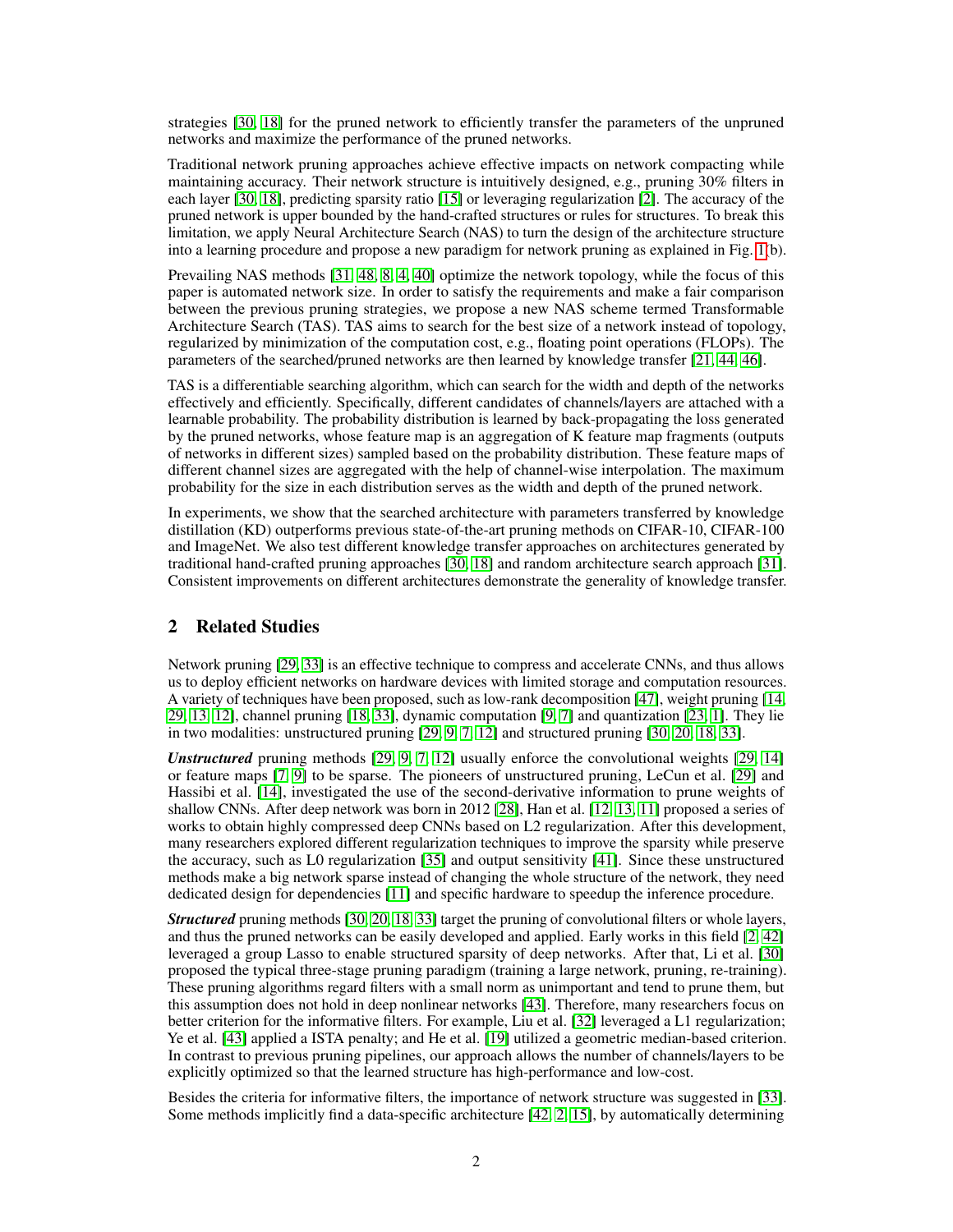

Figure 2: Searching for the width of a pruned CNN from an unpruned three-layer CNN. Each convolutional layer is equipped with a learnable distribution for the size of the channels in this layer, indicated by  $p<sup>i</sup>$  on the left side. The feature map for every layer is built sequentially by the layers, as shown on the right side. For a specific layer,  $K(2 \text{ in this example})$  feature maps of different sizes are sampled according to corresponding distribution and combined by channel-wise interpolation (CWI) and weighted sum. This aggregated feature map is fed as input to the next layer.

the pruning and compression ratio of each layer. In contrast, we explicitly discover the architecture using NAS. Most previous NAS algorithms [48, 8, 31, 40] automatically discover the topology structure of a neural network, while we focus on searching for the depth and width of a neural network. Reinforcement learning (RL)-based [48, 3] methods or evolutionary algorithm-based [40] methods are possible to search networks with flexible width and depth, however, they require huge computational resources and cannot be directly used on large-scale target datasets. Differentiable methods [8, 31, 4] dramatically decrease the computation costs but they usually assume that the number of channels in different searching candidates is the same. TAS is a differentiable NAS method, which is able to efficiently search for a transformable networks with flexible width and depth.

Network transformation [5, 10, 3] also studied the depth and width of networks. Chen et al. [5] manually widen and deepen a network, and proposed Net2Net to initialize the lager network. Ariel et al. [10] proposed a heuristic strategy to find a suitable width of networks by alternating between shrinking and expanding. Cai et al. [3] utilized a RL agent to grow the depth and width of CNNs, while our TAS is a differentiable approach and can not only enlarge but also shrink CNNs.

Knowledge transfer has been proven to be effective in the literature of pruning. The parameters of the networks can be transferred from the pre-trained initialization [30, 18]. Minnehan et al. [37] transferred the knowledge of uncompressed network via a block-wise reconstruction loss. In this paper, we apply a simple KD approach [21] to perform knowledge transfer, which achieves robust performance for the searched architectures.

## 3 Methodology

Our pruning approach consists of three steps: (1) training the unpruned large network by a standard classification training procedure. (2) searching for the depth and width of a small network via the proposed TAS. (3) transferring the knowledge from the unpruned large network to the searched small network by a simple KD approach [21]. We will introduce the background, show the details of TAS, and explain the knowledge transfer procedure.

#### 3.1 Transformable Architecture Search

Network channel pruning aims to reduce the number of channels in each layer of a network. Given an input image, a network takes it as input and produces the probability over each target class. Suppose X and O are the input and output feature tensors of the  $l$ -th convolutional layer (we take 3-by-3 convolution as an example), this layer calculates the following procedure:

$$
O_j = \sum_{k=1}^{c_{in}} X_{k, :, :} * W_{j, k, :, :} \text{ where } 1 \le j \le c_{out},
$$
 (1)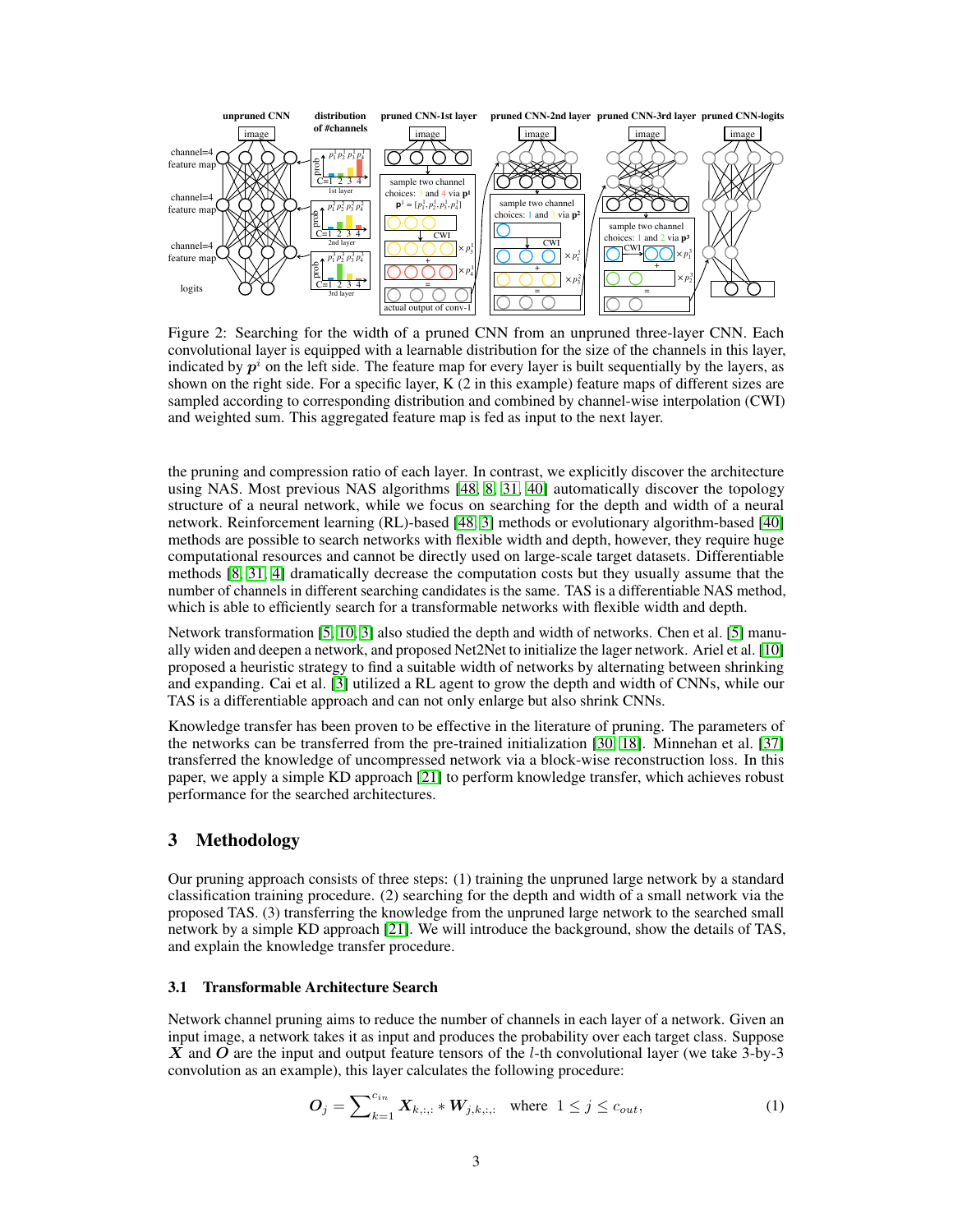where  $W \in \mathbb{R}^{c_{out} \times c_{in} \times 3 \times 3}$  indicates the convolutional kernel weight,  $c_{in}$  is the input channel, and  $c_{out}$  is the output channel.  $W_{j,k,:,:}$  corresponds to the k-th input channel and j-th output channel.  $*$ denotes the convolutional operation. Channel pruning methods could reduce the number of  $c_{out}$ , and consequently, the  $c_{in}$  in the next layer is also reduced.

**Search for width**. We use parameters  $\alpha \in \mathbb{R}^{|\mathbb{C}|}$  to indicate the distribution of the possible number of channels in one layer, indicated by  $\mathbb C$  and  $\max(\mathbb C) \leq c_{out}$ . The probability of choosing the j-th candidate for the number of channels can be formulated as:

$$
p_j = \frac{\exp(\alpha_j)}{\sum_{k=1}^{|C|} \exp(\alpha_k)} \quad \text{where} \quad 1 \le j \le |C|,\tag{2}
$$

However, the sampling operation in the above procedure is non-differentiable, which prevents us from back-propagating gradients through  $p_j$  to  $\alpha_j$ . Motivated by [8], we apply Gumbel-Softmax [26, 36] to soften the sampling procedure to optimize  $\alpha$ :

$$
\hat{p}_j = \frac{\exp((\log{(p_j)} + \mathbf{o}_j)/\tau)}{\sum_{k=1}^{|\mathbb{C}|} \exp((\log{(p_k)} + \mathbf{o}_k)/\tau)} \quad \text{s.t.} \quad \mathbf{o}_j = -\log(-\log(u)) \quad \& \quad u \sim \mathcal{U}(0, 1), \tag{3}
$$

where  $U(0, 1)$  means the uniform distribution between 0 and 1.  $\tau$  is the softmax temperature. When  $\tau \to 0$ ,  $\hat{p} = [\hat{p}_1, ..., \hat{p}_j, ...]$  becomes one-hot, and the Gumbel-softmax distribution drawn from  $\hat{p}$ becomes identical to the categorical distribution. When  $\tau \to \infty$ , the Gumbel-softmax distribution becomes a uniform distribution over C. The feature map in our method is defined as the weighted sum of the original feature map fragments with different sizes, where weights are  $\hat{p}$ . Feature maps with different sizes are aligned by channel wise interpolation (CWI) so as for the operation of weighted sum. To reduce the memory costs, we select a small subset with indexes  $\mathbb{I} \subseteq [\mathbb{C}]$  for aggregation instead of using all candidates. Additionally, the weights are re-normalized based on the probability of the selected sizes, which is formulated as:

$$
\hat{\boldsymbol{O}} = \sum_{j \in \mathbb{I}} \frac{\exp((\log(p_j) + \boldsymbol{o}_j)/\tau)}{\sum_{k \in \mathbb{I}} \exp((\log(p_k) + \boldsymbol{o}_k)/\tau)} \times \text{CWI}(\boldsymbol{O}_{1:C_j,:,:}, \max(\mathbb{C}_{\mathbb{I}})) \text{ s.t. } \mathbb{I} \sim \mathcal{T}_{\hat{p}}, \quad (4)
$$

where  $\mathcal{T}_{\hat{p}}$  indicates the multinomial probability distribution parameterized by  $\hat{p}$ . The proposed CWI is a general operation to align feature maps with different sizes. It can be implemented in many ways, such a 3D variant of spatial transformer network [25] or adaptive pooling operation [16]. In this paper, we choose the 3D adaptive average pooling operation [16] as  $\text{CWI}^2$  , because it brings no extra parameters and negligible extra costs. We use Batch Normalization [24] before CWI to normalize different fragments. Fig. 2 illustrates the above procedure by taking  $|\mathbb{I}| = 2$  as an example.

*Discussion w.r.t. the sampling strategy in Eq.* (4). This strategy aims to largely reduce the memory cost and training time to an acceptable amount by only back-propagating gradients of the sampled architectures instead of all architectures. Compared to sampling via a uniform distribution, the applied sampling method (sampling based on probability) could weaken the gradients difference caused by per-iteration sampling after multiple iterations.

**Search for depth**. We use parameters  $\beta \in \mathbb{R}^L$  to indicate the distribution of the possible number of layers in a network with  $L$  convolutional layers. We utilize a similar strategy to sample the number of layers following Eq. (3) and allow  $\beta$  to be differentiable as that of  $\alpha$ , using the sampling distribution  $\hat{q}_l$  for the depth l. We then calculate the final output feature of the pruned networks as an aggregation from all possible depths, which can be formulated as:

$$
\boldsymbol{O}_{out} = \sum_{l=1}^{L} \hat{q}_l \times \text{CWI}(\hat{\boldsymbol{O}}^l, C_{out}),
$$
\n(5)

where  $\hat{O}^l$  indicates the output feature map via Eq. (4) at the *l*-th layer.  $C_{out}$  indicates the maximum sampled channel among all  $\hat{O}^l$ . The final output feature map  $O_{out}$  is fed into the last classification layer to make predictions. In this way, we can back-propagate gradients to both width parameters  $\alpha$ and depth parameters  $\beta$ .

<sup>&</sup>lt;sup>2</sup>The formulation of the selected CWI: suppose  $B = \text{CWI}(A, C_{out})$ , where  $B \in \mathbb{R}^{C_{out}HW}$  and  $A \in$  $\mathbb{R}^{CHW}$ ; then  $B_{i,h,w} = \text{mean}(A_{s:e-1,h,w})$ , where  $s = \lfloor \frac{i \times C}{C_{out}} \rfloor$  and  $e = \lceil \frac{(i+1) \times C}{C_{out}} \rceil$ . We tried other forms of CWI, e.g., bilinear and trilinear interpolation. They obtain similar accuracy but are much slower than our choice.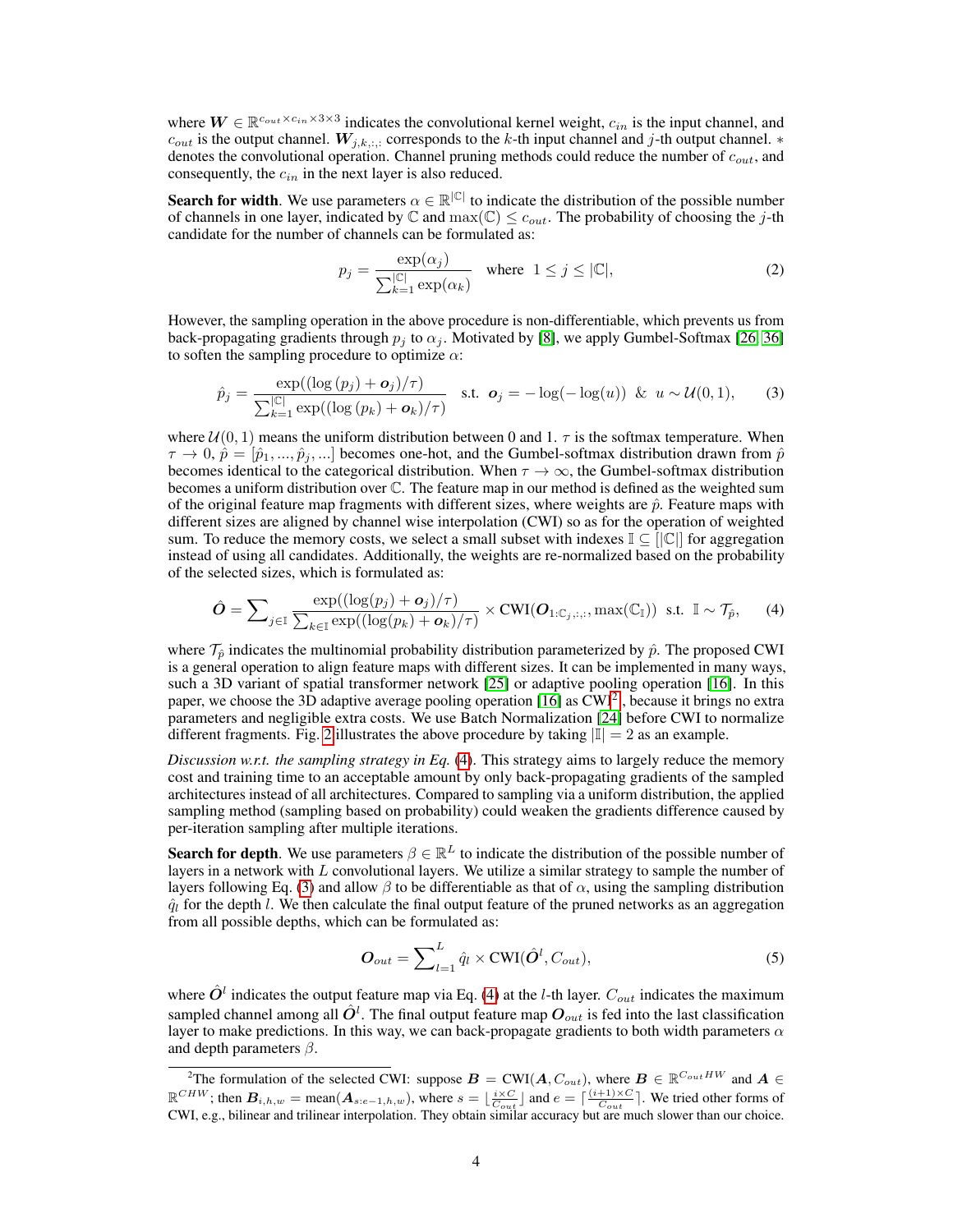**Searching objectives.** The final architecture  $\mathcal A$  is derived by selecting the candidate with the maximum probability, learned by the architecture parameters A, consisting of  $\alpha$  for each layers and  $\beta$ . The goal of our TAS is to find an architecture A with the minimum validation loss  $\mathcal{L}_{val}$  after trained by minimizing the training loss  $\mathcal{L}_{train}$  as:

$$
\min_{\mathcal{A}} \mathcal{L}_{val}(\omega_{\mathcal{A}}^{*}, \mathcal{A}) \quad \text{s.t.} \quad \omega_{\mathcal{A}}^{*} = \arg\min_{\omega} \mathcal{L}_{train}(\omega, \mathcal{A}), \tag{6}
$$

where  $\omega_A^*$  indicates the optimized weights of A. The training loss is the cross-entropy classification loss of the networks. Prevailing NAS methods [31, 48, 8, 4, 40] optimize A over network candidates with different typologies, while our TAS searches over candidates with the same typology structure as well as smaller width and depth. As a result, the validation loss in our search procedure includes not only the classification validation loss but also the penalty for the computation cost:

$$
\mathcal{L}_{val} = -\log(\frac{\exp(z_y)}{\sum_{j=1}^{|z|} \exp(z_j)}) + \lambda_{cost} \mathcal{L}_{cost},\tag{7}
$$

where  $z$  is a vector denoting the output logits from the pruned networks,  $y$  indicates the ground truth class of a corresponding input, and  $\lambda_{cost}$  is the weight of  $\mathcal{L}_{cost}$ . The cost loss encourages the computation cost of the network (e.g., FLOP) to converge to a target  $R$  so that the cost can be dynamically adjusted by setting different  $R$ . We used a piece-wise computation cost loss as:

$$
\mathcal{L}_{cost} = \begin{cases}\n\log(\mathbb{E}_{cost}(\mathbb{A})) & F_{cost}(\mathbb{A}) > (1+t) \times R \\
0 & (1-t) \times R < F_{cost}(\mathbb{A}) < (1+t) \times R \\
-\log(\mathbb{E}_{cost}(\mathbb{A})) & F_{cost}(\mathbb{A}) < (1-t) \times R\n\end{cases} \tag{8}
$$

where  $\mathbb{E}_{cost}(\mathbb{A})$  computes the expectation of the computation cost, based on the architecture parameters A. Specifically, it is the weighted sum of computation costs for all candidate networks, where the weight is the sampling probability.  $F_{cost}(\mathbb{A})$  indicates the actual cost of the searched architecture, whose width and depth are derived from  $\mathbb{A}$ .  $t \in [0, 1]$  denotes a toleration ratio, which slows down Algorithm 1 The TAS Procedure the speed of changing the searched architecture. Note that we use FLOP to evaluate the computation cost of

a network, and it is readily to replace FLOP with other metric, such as latency [4].

We show the overall algorithm in Alg. 1. During searching, we forward the network using Eq. (5) to make both weights and architecture parameters differentiable. We alternatively minimize  $\mathcal{L}_{train}$  on the training set to optimize the pruned networks' weights and  $\mathcal{L}_{val}$  on the validation set to optimize the architecture parameters A. After searching, we pick up the number of channels with the maximum probability as width and the number of layers with the maximum probability as depth. The final searched network is constructed by the selected width and depth. This network will be optimized via KD, and we will introduced the details in Sec. 3.2.

# 3.2 Knowledge Transfer

- Input: split the training set into two disjoint sets:  $\mathbb{D}_{train}$  and  $\mathbb{D}_{val}$
- 1: while not converge do
- 2: Sample batch data  $\mathbb{D}_t$  from  $\mathbb{D}_{train}$
- 3: Calculate  $\mathcal{L}_{train}$  on  $\mathbb{D}_t$  to update network weights
- 4: Sample batch data  $\mathbb{D}_v$  from  $\mathbb{D}_{val}$ <br>5: Calculate  $\mathcal{L}_{val}$  on  $\mathbb{D}_v$  via Eq. (7)
- Calculate  $\mathcal{L}_{val}$  on  $\mathbb{D}_v$  via Eq. (7) to update A
- 6: end while
- 7: Derive the searched network from A
- 8: Randomly initialize the searched network and optimize it by KD via Eq. (10) on the training set

Knowledge transfer is important to learn a robust pruned network, and we employ a simple KD algorithm [21] on a searched network architecture. This algorithm encourages the predictions  $z$  of the small network to match soft targets from the unpruned network via the following objective:

$$
\mathcal{L}_{\text{match}} = -\sum_{i=1}^{|z|} \frac{\exp(\hat{z}_i/T)}{\sum_{j=1}^{|z|} \exp(\hat{z}_j/T)} \log(\frac{\exp(z_i/T)}{\sum_{j=1}^{|z|} \exp(z_j/T)}),\tag{9}
$$

where T is a temperature, and  $\hat{z}$  indicates the logit output vector from the pre-trained unpruned network. Additionally, it uses a softmax with cross-entropy loss to encourage the small network to predict the true targets. The final objective of KD is as follows:

$$
\mathcal{L}_{\text{KD}} = -\lambda \log \left( \frac{\exp(z_y)}{\sum_{j=1}^{|z|} \exp(z_j)} \right) + (1 - \lambda) \mathcal{L}_{\text{match}} \quad \text{s.t.} \quad 0 \le \lambda \le 1,\tag{10}
$$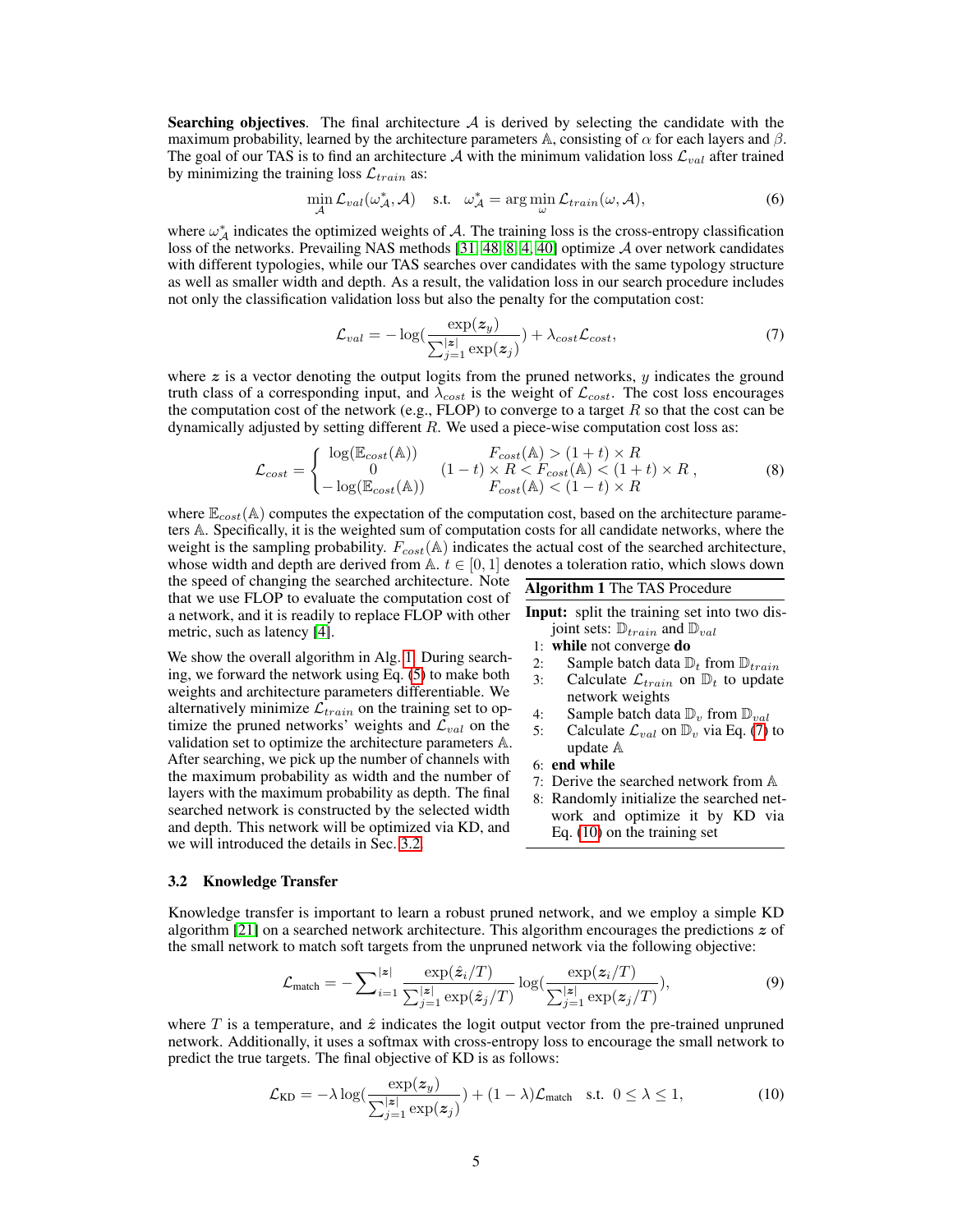



(a) The FLOPs of the searched network over epochs when we do not constrain the FLOPs ( $\lambda_{cost} = 0$ ).



(b) The mean discrepancy over epochs when we do not constrain the FLOPs ( $\lambda_{cost} = 0$ ).



(c) The FLOPs of the searched network over epochs when we constrain the FLOPs ( $\lambda_{cost} = 2$ ).

(d) The mean discrepancy over epochs when we constrain the FLOPs ( $\lambda_{cost} = 2$ ).

Figure 3: The impact of different choices to make architecture parameters differentiable.

where y indicates the true target class of a corresponding input.  $\lambda$  is the weight of loss to balance the standard classification loss and soft matching loss. After we obtain the searched network (Sec. 3.1), we first pre-train the unpruned network and then optimize the searched network by transferring from the unpruned network via Eq. (10).

## 4 Experimental Analysis

We introduce the experimental setup in Sec. 4.1. We evaluate different aspects of TAS in Sec. 4.2, such as hyper-parameters, sampling strategies, different transferring methods, etc. Lastly, we compare TAS with other state-of-the-art pruning methods in Sec. 4.3.

#### 4.1 Datasets and Settings

Datasets. We evaluate our approach on CIFAR-10, CIFAR-100 [27] and ImageNet [6]. CIFAR-10 contains 50K training images and 10K test images with 10 classes. CIFAR-100 is similar to CIFAR-10 but has 100 classes. ImageNet contains 1.28 million training images and 50K test images with 1000 classes. We use the typical data augmentation of these three datasets. On CIFAR-10 and CIFAR-100, we randomly crop  $32\times32$  patch with 4 pixels padding on each border, and we also apply the random horizontal flipping. On ImageNet, we use the typical random resized crop, randomly changing the brightness / contrast / saturation, and randomly horizontal flipping for data augmentation. During evaluation, we resize the image into  $256 \times 256$  and center crop a  $224 \times 224$  patch.

**The search setting.** We search the number of channels over  $\{0.3, 0.4, 0.5, 0.6, 0.7, 0.8, 0.9, 1.0\}$  of the original number in the unpruned network. We search the depth within each convolutional stage.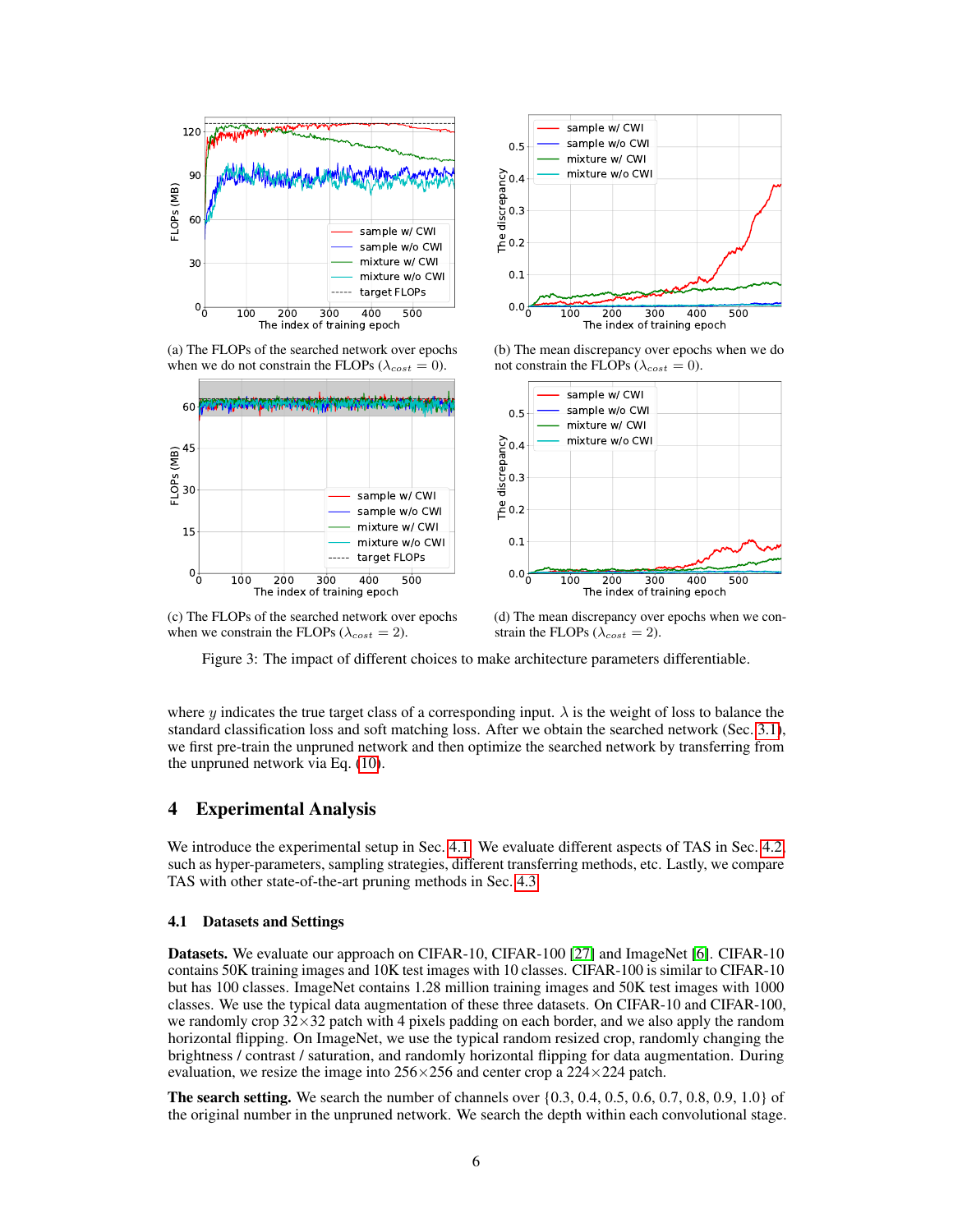We sample  $|\mathbb{I}| = 2$  candidates in Eq. (4) to reduce the GPU memory cost during searching. We set R according to the FLOPs of the compared pruning algorithms and set  $\lambda_{cost}$  of 2. We optimize the weights via SGD and the architecture parameters via Adam. For the weights, we start the learning rate from 0.1 and reduce it by the cosine scheduler [34]. For the architecture parameters, we use the constant learning rate of 0.001 and a weight decay of 0.001. On both CIFAR-10 and CIFAR-100, we train the model for 600 epochs with the batch size of 256. On ImageNet, we train ResNets [17] for 120 epochs with the batch size of  $256$ . The toleration ratio  $t$ is always set as 5%. The  $\tau$  in Eq. (3) is linearly decayed from 10 to 0.1.

Training. For CIFAR experiments, we use SGD with a momentum of 0.9 and a weight decay of 0.0005. We train each model by 300 epochs, start

Table 1: The accuracy on CIFAR-100 when pruning about 40% FLOPs of ResNet-32.

|                              | <b>FLOPs</b> | accuracy  |
|------------------------------|--------------|-----------|
| Pre-defined                  | 41.1 MB      | 68.18%    |
| Pre-defined w/ Init          | 41.1 MB      | 69.34 %   |
| Pre-defined w/ KD            | 41.1 MB      | 71.40 %   |
| Random Search                | 42.9 MB      | 68.57 %   |
| Random Search w/ Init        | 42.9 MB      | 69.14 $%$ |
| Random Search w/KD           | 42.9 MB      | 71.71%    |
| TAS <sup>†</sup>             | 42.5 MB      | $68.95\%$ |
| TAS <sup>†</sup> w/ Init     | 42.5 MB      | 69.70%    |
| TAS <sup>†</sup> w/ KD (TAS) | 42.5 MB      | 72.41 %   |
|                              |              |           |

the learning rate at 0.1, and reduce it by the cosine scheduler [34]. We use the batch size of 256 and 2 GPUs. When using KD on CIFAR, we use  $\lambda$  of 0.9 and the temperature T of 4 following [46]. For ResNet models on ImageNet, we follow most hyper-parameters as CIFAR, but use a weight decay of 0.0001. We use 4 GPUs to train the model by 120 epochs with the batch size of 256. When using KD on ImageNet, we set  $\lambda$  as 0.5 and T as 4 on ImageNet.

#### 4.2 Case Studies

In this section, we evaluate different aspects of our proposed TAS. We also compare it with different searching algorithm and knowledge transfer method to demonstrate the effectiveness of TAS.

The effect of different strategies to differentiate  $\alpha$ . We apply our TAS on CIFAR-100 to prune ResNet-56. We try two different aggregation methods, i.e., using our proposed CWI to align feature maps or not. We also try two different kinds of aggregation weights, i.e., Gumbel-softmax sampling as Eq. (3) (denoted as "sample" in Fig. 3) and vanilla-softmax as Eq. (2) (denoted as "mixture" in Fig. 3). Therefore, there are four different strategies, i.e., with/without CWI combining with Gumbelsoftmax/vanilla-softmax. Suppose we do not constrain the computational cost, then the architecture parameters should be optimized to find the maximum width and depth. This is because such network will have the maximum capacity and result in the best performance on CIFAR-100. We try all four strategies with and without using the constraint of computational cost. We show the results in

Fig. 3c and Fig. 3a. When we do not constrain the FLOPs, our TAS can successfully find the best architecture should have a maximum width and depth. However, other three strategies failed. When we use the FLOP constraint, we can successfully constrain the computational cost in the target range. We also investigate discrepancy between the highest probability and the second highest proba-

|  | Table 2: Results of different configurations when prune       |  |  |  |
|--|---------------------------------------------------------------|--|--|--|
|  | ResNet-32 on CIFAR-10 with one V100 GPU. "#SC" in-            |  |  |  |
|  | dicates the number of selected channels. "H" indicates hours. |  |  |  |

|                         | <b>#SC</b> Search Time Memory Train Time FLOPs Accuracy                      |          |                                |                             |  |
|-------------------------|------------------------------------------------------------------------------|----------|--------------------------------|-----------------------------|--|
|                         | $\begin{array}{ c c c c } \hline \end{array}$ = 1 2.83 H                     |          | $1.5GB$ 0.71 H 23.59 MB 89.85% |                             |  |
|                         | $\begin{array}{ c c c c } \hline \text{  } = 2 & 3.83 \text{ H} \end{array}$ | $2.4$ GB | 0.84 H                         | $38.95 \text{ MB}$ 92.98%   |  |
| $\sqrt{\mathbb{I}[-3]}$ | 4.94H                                                                        | 3.4GB    | $0.67$ H                       | $ 39.04 \text{ MB} $ 92.63% |  |
|                         | $\sqrt{15-5}$ 7.18 H                                                         | 5.1GB    | 0.60 H                         | 37.08 MB 93.18%             |  |
|                         | $\sqrt{ \mathbb{I}  = 8}$ 10.64 H                                            | 7.3GB    | 0.81H                          | 38.28 MB 92.65%             |  |

bility in Fig. 3d and Fig. 3b. Theoretically, a higher discrepancy indicates that the model is more confident to select a certain width, while a lower discrepancy means that the model is confused and does not know which candidate to select. As shown in Fig. 3d, with the training procedure going, our TAS becomes more confident to select the suitable width. In contrast, strategies without CWI can not optimize the architecture parameters; and "mixture with CWI" shows a worse discrepancy than ours.

Comparison w.r.t. structure generated by different methods in Table 1. "Pre-defined" means pruning a fixed ratio at each layer [30]. "Random Search" indicates an NAS baseline used in [31]. "TAS<sup>+</sup>" is our proposed differentiable searching algorithm. We make two observations: (1) searching can find a better structure using different knowledge transfer methods; (2) our TAS is superior to the NAS random baseline.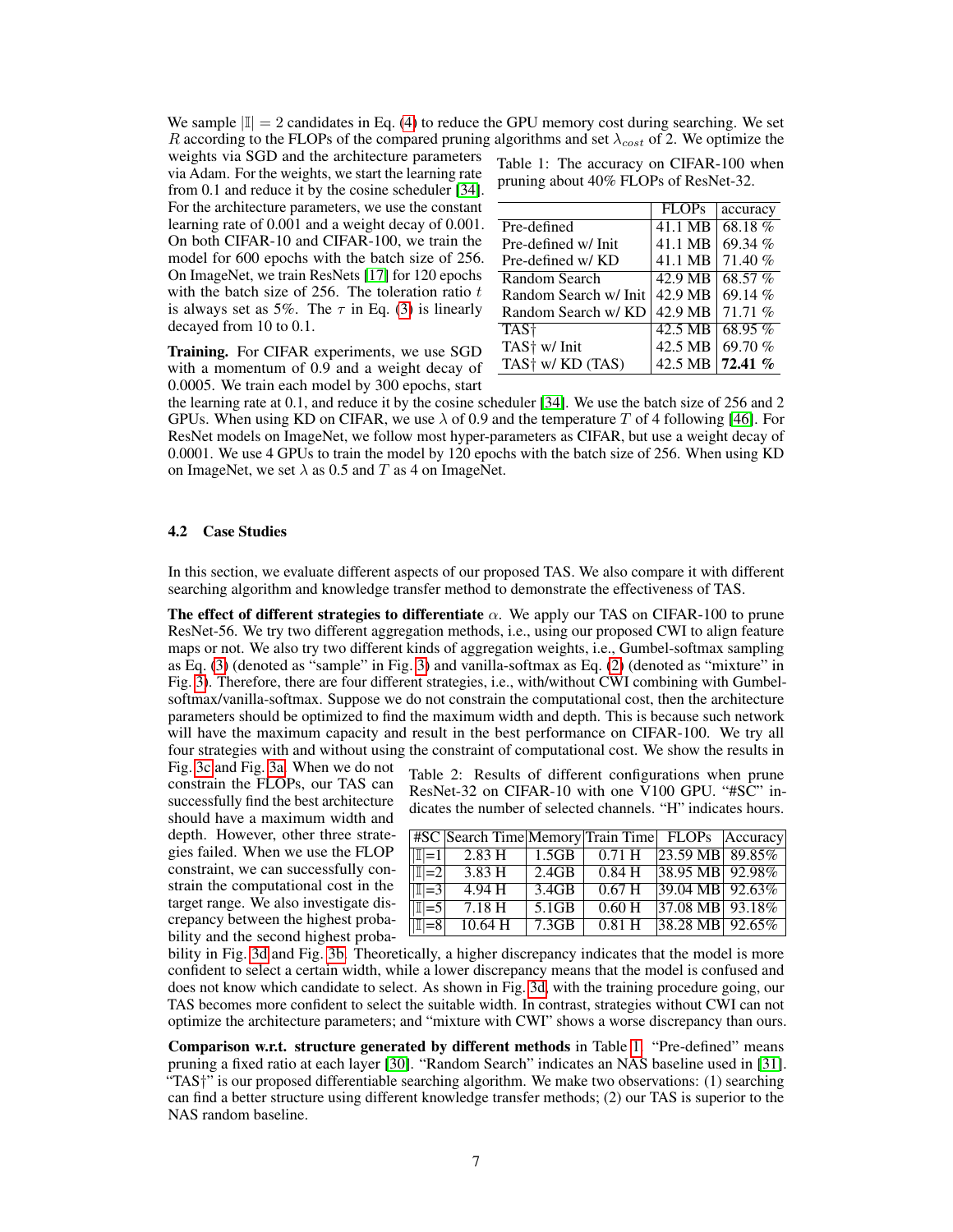|       | Method           | CIFAR-10           |          |                   | CIFAR-100          |           |                  |
|-------|------------------|--------------------|----------|-------------------|--------------------|-----------|------------------|
| Depth |                  | Prune Acc Acc Drop |          | <b>FLOPs</b>      | Prune Acc Acc Drop |           | <b>FLOPs</b>     |
|       | $LCL$ [7]        | 91.68%             | $1.06\%$ | $2.61E7(36.0\%)$  | 64.66%             | 2.87%     | 2.73E7 (33.1%)   |
|       | SFP [18]         | 90.83%             | 1.37%    | 2.43E7 (42.2%)    | 64.37%             | 3.25%     | 2.43E7 (42.2%)   |
| 20    | <b>FPGM</b> [19] | 91.09%             | 1.11%    | 2.43E7 (42.2%)    | 66.86%             | 0.76%     | 2.43E7 (42.2%)   |
|       | $TAS$ (D)        | 90.97%             | 1.91%    | 2.19E7 (46.2%)    | 64.81%             | 3.88%     | 2.19E7 (46.2%)   |
|       | TAS $(W)$        | 92.31%             | $0.57\%$ | 1.99E7 (51.3%)    | 68.08%             | 0.61%     | 1.92E7 (52.9%)   |
|       | <b>TAS</b>       | 92.88%             | $0.00\%$ | 2.24E7 (45.0%)    | 68.90%             | $-0.21%$  | 2.24E7 (45.0%)   |
|       | $LCL$ [7]        | 90.74%             | 1.59%    | 4.76E7 (31.2%)    | 67.39%             | $2.69\%$  | 4.32E7 (37.5%)   |
|       | <b>SFP</b> [18]  | 92.08%             | 0.55%    | 4.03E7(41.5%)     | 68.37%             | 1.40%     | 4.03E7(41.5%)    |
| 32    | <b>FPGM</b> [19] | 92.31%             | $0.32\%$ | 4.03E7(41.5%)     | 68.52%             | 1.25%     | 4.03E7 (41.5%)   |
|       | TAS $(D)$        | 91.48%             | 2.41%    | 4.08E7 (41.0%)    | 66.94%             | 3.66%     | $4.08E7(41.0\%)$ |
|       | TAS $(W)$        | 92.92%             | 0.96%    | 3.78E7 (45.4%)    | 71.74%             | $-1.12%$  | 3.80E7 (45.0%)   |
|       | <b>TAS</b>       | 93.16%             | 0.73%    | 3.50E7 (49.4%)    | 72.41%             | $-1.80\%$ | 4.25E7 (38.5%)   |
|       | <b>PFEC</b> [30] | 93.06%             | $-0.02%$ | 9.09E7 (27.6%)    |                    |           |                  |
| 56    | $LCL$ [7]        | 92.81%             | 1.54%    | 7.81E7 (37.9%)    | 68.37%             | 2.96%     | 7.63E7 (39.3%)   |
|       | AMC [15]         | 91.90%             | $0.90\%$ | 6.29E7 $(50.0\%)$ |                    |           |                  |
|       | SFP [18]         | 93.35%             | 0.56%    | 5.94E7 (52.6%)    | 68.79%             | 2.61%     | 5.94E7 (52.6%)   |
|       | <b>FPGM [19]</b> | 93.49%             | 0.42%    | 5.94E7 (52.6%)    | 69.66%             | 1.75%     | 5.94E7 (52.6%)   |
|       | <b>TAS</b>       | 93.69%             | $0.77\%$ | 5.95E7 (52.7%)    | 72.25%             | 0.93%     | 6.12E7(51.3%)    |
|       | LCL[7]           | 93.44%             | 0.19%    | 1.66E8 (34.2%)    | 70.78%             | $2.01\%$  | 1.73E8 (31.3%)   |
| 110   | <b>PFEC</b> [30] | 93.30%             | 0.20%    | 1.55E8 (38.6%)    |                    |           |                  |
|       | SFP [18]         | 92.97%             | 0.70%    | 1.21E8 (52.3%)    | 71.28%             | 2.86%     | 1.21E8 (52.3%)   |
|       | <b>FPGM [19]</b> | 93.85%             | $-0.17%$ | 1.21E8 (52.3%)    | 72.55%             | 1.59%     | 1.21E8 (52.3%)   |
|       | <b>TAS</b>       | 94.33%             | $0.64\%$ | $1.19E8(53.0\%)$  | 73.16%             | 1.90%     | $1.20E8(52.6\%)$ |
| 164   | LCL[7]           | 94.09%             | 0.45%    | 1.79E8 (27.40%)   | 75.26%             | 0.41%     | 1.95E8 (21.3%)   |
|       | <b>TAS</b>       | 94.00%             | 1.47%    | 1.78E8 (28.10%)   | 77.76%             | $0.53\%$  | 1.71E8 (30.9%)   |

Table 3: Comparison of different pruning algorithms for ResNet on CIFAR. "Acc" = accuracy, "FLOPs" = FLOPs (pruning ratio), "TAS  $(D)$ " = searching for depth, "TAS  $(W)$ " = searching for width, "TAS" = searching for both width and depth.

Comparison w.r.t. different knowledge transfer methods in Table 1. The first line in each block does not use any knowledge transfer method. "w/ Init" indicates using pre-trained unpruned network as initialization. "w/ KD" indicates using KD. From Table 1, knowledge transfer methods can consistently improve the accuracy of pruned network, even if a simple method is applied (Init). Besides, KD is robust and improves the pruned network by more than 2% accuracy on CIFAR-100.

**Searching width vs. searching depth.** We try  $(1)$  only searching depth ("TAS  $(D)$ "),  $(2)$  only searching width ("TAS (W)"), and (3) searching both depth and width ("TAS") in Table 3. Results of only searching depth are worse than results of only searching width. If we jointly search for both depth and width, we can achieve better accuracy with similar FLOP than both searching depth and searching width only.

The effect of selecting different numbers of architecture samples  $\mathbb I$  in Eq. (4). We compare different numbers of selected channels in Table 2 and did experiments on a single NVIDIA Tesla V100. The searching time and the GPU memory usage will increase linearly to  $|\mathbb{I}|$ . When  $|\mathbb{I}|=1$ , since the re-normalized probability in Eq. (4) becomes a constant scalar of 1, the gradients of parameters  $\alpha$ will become 0 and the searching failed. When  $|\mathbb{I}| > 1$ , the performance for different  $|\mathbb{I}|$  is similar.

The speedup gain. As shown in Table 2, TAS can finish the searching procedure of ResNet-32 in about 3.8 hours on a single V100 GPU . If we use evolution strategy (ES) or random searching methods, we need to train network with many different candidate configurations one by one and then evaluate them to find a best. In this way, much more computational costs compared to our TAS are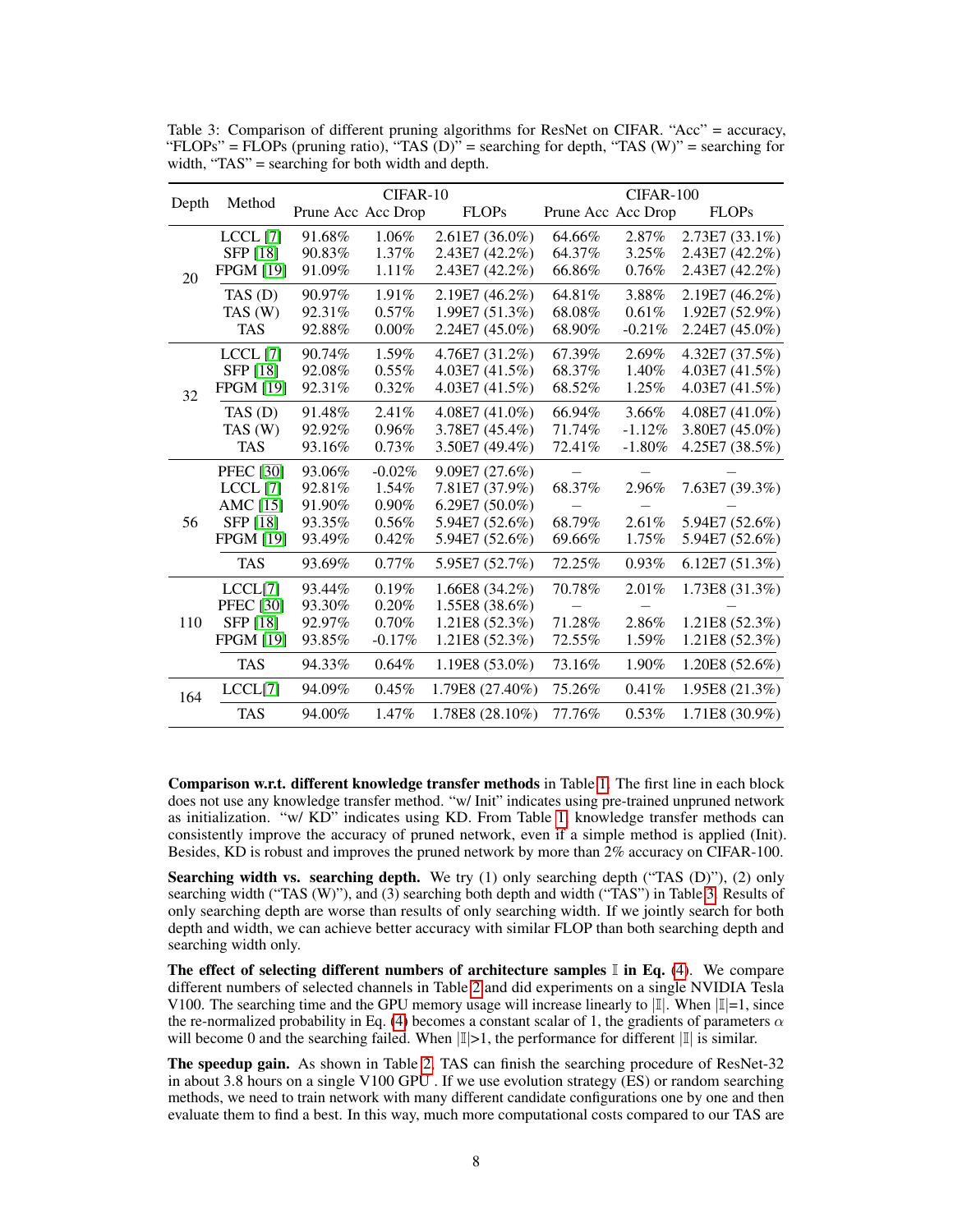| Model     | Method              | $Top-1$            |                          | Top- $5$           |          | <b>FLOPs</b>       | Prune |
|-----------|---------------------|--------------------|--------------------------|--------------------|----------|--------------------|-------|
|           |                     | Prune Acc Acc Drop |                          | Prune Acc Acc Drop |          |                    | Ratio |
|           | LCCL <sub>[7]</sub> | 66.33%             | $3.65\%$                 | 86.94%             | $2.29\%$ | 1.19E9             | 34.6% |
| ResNet-18 | SFP [18]            | 67.10%             | 3.18%                    | 87.78%             | $1.85\%$ | 1.06E9             | 41.8% |
|           | <b>FPGM [19]</b>    | 68.41%             | $1.87\%$                 | 88.48%             | 1.15%    | 1.06E9             | 41.8% |
|           | <b>TAS</b>          | 69.15%             | $1.50\%$                 | 89.19%             | 0.68%    | 1.21E9             | 33.3% |
| ResNet-50 | <b>SFP</b> [18]     | 74.61%             | $1.54\%$                 | 92.06%             | 0.81%    | 2.38 <sub>E9</sub> | 41.8% |
|           | CP [20]             |                    |                          | 90.80%             | 1.40%    | 2.04E9             | 50.0% |
|           | Taylor [38]         | 74.50%             | 1.68%                    |                    |          | 2.25 <sub>E9</sub> | 44.9% |
|           | AutoSlim [45]       | 76.00%             | $\overline{\phantom{0}}$ |                    |          | 3.00E9             | 26.6% |
|           | <b>FPGM [19]</b>    | 75.50%             | 0.65%                    | 92.63%             | 0.21%    | 2.36E9             | 42.2% |
|           | <b>TAS</b>          | 76.20%             | $1.26\%$                 | 93.07%             | 0.48%    | 2.31 <sub>E9</sub> | 43.5% |

Table 4: Comparison of different pruning algorithms for different ResNets on ImageNet.

required. A possible solution to accelerate ES or random searching methods is to share parameters of networks with different configurations [39, 45], which is beyond the scope of this paper.

### 4.3 Compared to the state-of-the-art

Results on CIFAR in Table 3. We prune different ResNets on both CIFAR-10 and CIFAR-100. Most previous algorithms perform poorly on CIFAR-100, while our TAS consistently outperforms then by more than 2% accuracy in most cases. On CIFAR-10, our TAS outperforms the state-ofthe-art algorithms on ResNet-20,32,56,110. For example, TAS obtains 72.25% accuracy by pruning ResNet-56 on CIFAR-100, which is higher than 69.66% of FPGM [19]. For pruning ResNet-32 on CIFAR-100, we obtain greater accuracy and less FLOP than the unpruned network. We obtain a slightly worse performance than LCCL [7] on ResNet-164. It because there are  $8^{163} \times 18^3$  candidate network structures to searching for pruning ResNet-164. It is challenging to search over such huge search space, and the very deep network has the over-fitting problem on CIFAR-10 [17].

Results on ImageNet in Table 4. We prune ResNet-18 and ResNet-50 on ImageNet. For ResNet-18, it takes about 59 hours to search for the pruned network on 4 NVIDIA Tesla V100 GPUs. The training time of unpruned ResNet-18 costs about 24 hours, and thus the searching time is acceptable. With more machines and optimized implementation, we can finish TAS with less time cost. We show competitive results compared to other state-of-the-art pruning algorithms. For example, TAS prunes ResNet-50 by 43.5% FLOPs, and the pruned network achieves 76.20% accuracy, which is higher than FPGM by 0.7. Similar improvements can be found when pruning ResNet-18. Note that we directly apply the hyper-parameters on CIFAR-10 to prune models on ImageNet, and thus TAS can potentially achieve a better result by carefully tuning parameters on ImageNet.

Our proposed TAS is a preliminary work for the new network pruning pipeline. This pipeline can be improved by designing more effective searching algorithm and knowledge transfer method. We hope that future work to explore these two components will yield powerful compact networks.

# 5 Conclusion

In this paper, we propose a new paradigm for network pruning, which consists of two components. For the first component, we propose to apply NAS to search for the best depth and width of a network. Since most previous NAS approaches focus on the network topology instead the network size, we name this new NAS scheme as Transformable Architecture Search (TAS). Furthermore, we propose a differentiable TAS approach to efficiently and effectively find the most suitable depth and width of a network. For the second component, we propose to optimize the searched network by transferring knowledge from the unpruned network. In this paper, we apply a simple KD algorithm to perform knowledge transfer, and conduct other transferring approaches to demonstrate the effectiveness of this component. Our results show that new efforts focusing on searching and transferring may lead to new breakthroughs in network pruning.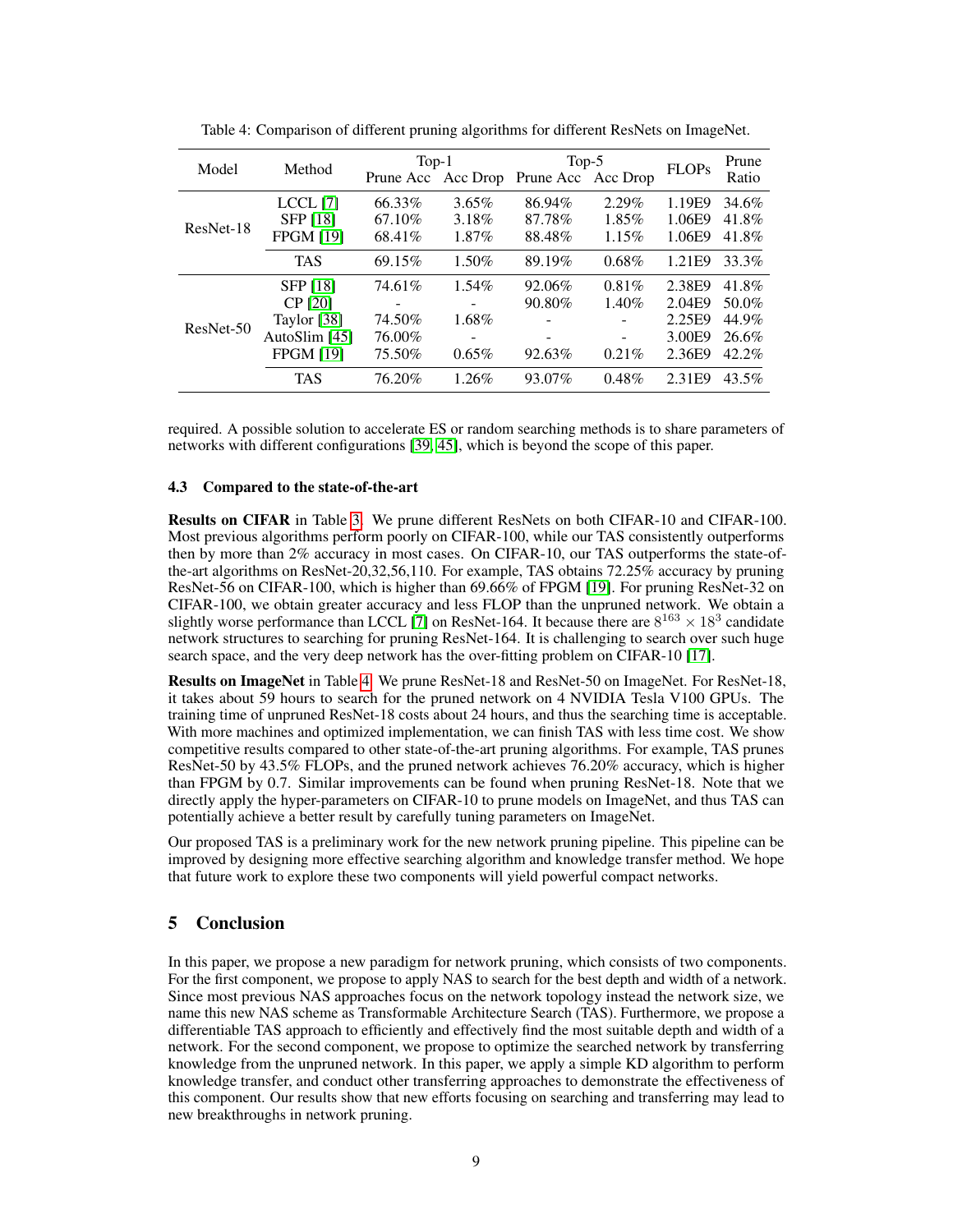## References

- [1] M. Alizadeh, J. Fernández-Marqués, N. D. Lane, and Y. Gal. An empirical study of binary neural networks' optimisation. In *International Conference on Learning Representations (ICLR)*, 2019.
- [2] J. M. Alvarez and M. Salzmann. Learning the number of neurons in deep networks. In *The Conference on Neural Information Processing Systems (NeurIPS)*, pages 2270–2278, 2016.
- [3] H. Cai, T. Chen, W. Zhang, Y. Yu, and J. Wang. Efficient architecture search by network transformation. In *AAAI Conference on Artificial Intelligence (AAAI)*, pages 2787–2794, 2018.
- [4] H. Cai, L. Zhu, and S. Han. ProxylessNAS: Direct neural architecture search on target task and hardware. In *International Conference on Learning Representations (ICLR)*, 2019.
- [5] T. Chen, I. Goodfellow, and J. Shlens. Net2net: Accelerating learning via knowledge transfer. In *International Conference on Learning Representations (ICLR)*, 2016.
- [6] J. Deng, W. Dong, R. Socher, L.-J. Li, K. Li, and L. Fei-Fei. ImageNet: A large-scale hierarchical image database. In *Proceedings of the IEEE Conference on Computer Vision and Pattern Recognition (CVPR)*, pages 248–255, 2009.
- [7] X. Dong, J. Huang, Y. Yang, and S. Yan. More is less: A more complicated network with less inference complexity. In *Proceedings of the IEEE Conference on Computer Vision and Pattern Recognition (CVPR)*, pages 5840–5848, 2017.
- [8] X. Dong and Y. Yang. Searching for a robust neural architecture in four gpu hours. In *Proceedings of the IEEE Conference on Computer Vision and Pattern Recognition (CVPR)*, pages 1761–1770, 2019.
- [9] M. Figurnov, M. D. Collins, Y. Zhu, L. Zhang, J. Huang, D. Vetrov, and R. Salakhutdinov. Spatially adaptive computation time for residual networks. In *Proceedings of the IEEE Conference on Computer Vision and Pattern Recognition (CVPR)*, pages 1039–1048, 2017.
- [10] A. Gordon, E. Eban, O. Nachum, B. Chen, H. Wu, T.-J. Yang, and E. Choi. MorphNet: Fast & simple resource-constrained structure learning of deep networks. In *Proceedings of the IEEE Conference on Computer Vision and Pattern Recognition (CVPR)*, pages 1586–1595, 2018.
- [11] S. Han, X. Liu, H. Mao, J. Pu, A. Pedram, M. A. Horowitz, and W. J. Dally. EIE: efficient inference engine on compressed deep neural network. In *The ACM/IEEE International Symposium on Computer Architecture (ISCA)*, pages 243–254, 2016.
- [12] S. Han, H. Mao, and W. J. Dally. Deep compression: Compressing deep neural networks with pruning, trained quantization and huffman coding. In *International Conference on Learning Representations (ICLR)*, 2015.
- [13] S. Han, J. Pool, J. Tran, and W. Dally. Learning both weights and connections for efficient neural network. In *The Conference on Neural Information Processing Systems (NeurIPS)*, pages 1135–1143, 2015.
- [14] B. Hassibi and D. G. Stork. Second order derivatives for network pruning: Optimal brain surgeon. In *The Conference on Neural Information Processing Systems (NeurIPS)*, pages 164–171, 1993.
- [15] J. L. Z. L. H. W. L.-J. L. He, Yihui and S. Han. AMC: Automl for model compression and acceleration on mobile devices. In *Proceedings of the European Conference on Computer Vision (ECCV)*, pages 183–202, 2018.
- [16] K. He, X. Zhang, S. Ren, and J. Sun. Spatial pyramid pooling in deep convolutional networks for visual recognition. *IEEE Transactions on Pattern Analysis and Machine Intelligence (TPAMI)*, 37(9):1904–1916, 2015.
- [17] K. He, X. Zhang, S. Ren, and J. Sun. Deep residual learning for image recognition. In *Proceedings of the IEEE Conference on Computer Vision and Pattern Recognition (CVPR)*, pages 770–778, 2016.
- [18] Y. He, G. Kang, X. Dong, Y. Fu, and Y. Yang. Soft filter pruning for accelerating deep convolutional neural networks. In *International Joint Conference on Artificial Intelligence (IJCAI)*, pages 2234–2240, 2018.
- [19] Y. He, P. Liu, Z. Wang, and Y. Yang. Pruning filter via geometric median for deep convolutional neural networks acceleration. In *Proceedings of the IEEE Conference on Computer Vision and Pattern Recognition (CVPR)*, pages 4340–4349, 2019.
- [20] Y. He, X. Zhang, and J. Sun. Channel pruning for accelerating very deep neural networks. In *Proceedings of the IEEE International Conference on Computer Vision (ICCV)*, pages 1389–1397, 2017.
- [21] G. Hinton, O. Vinyals, and J. Dean. Distilling the knowledge in a neural network. In *The Conference on Neural Information Processing Systems Workshop (NeurIPS-W)*, 2014.
- [22] G. Huang, Z. Liu, L. Van Der Maaten, and K. Q. Weinberger. Densely connected convolutional networks. In *Proceedings of the IEEE Conference on Computer Vision and Pattern Recognition (CVPR)*, pages 4700–4708, 2017.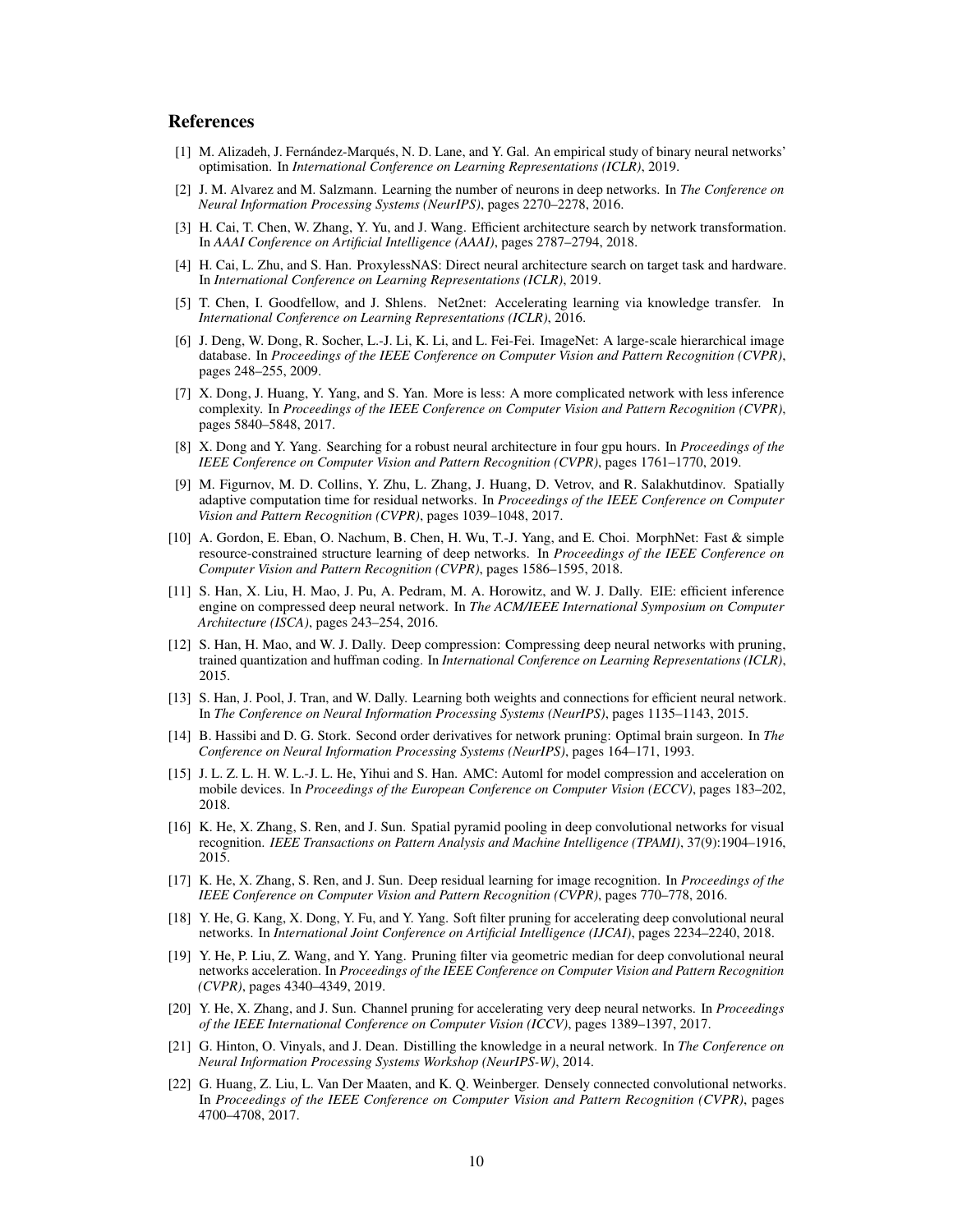- [23] I. Hubara, M. Courbariaux, D. Soudry, R. El-Yaniv, and Y. Bengio. Quantized neural networks: Training neural networks with low precision weights and activations. *The Journal of Machine Learning Research (JMLR)*, 18(1):6869–6898, 2017.
- [24] S. Ioffe and C. Szegedy. Batch normalization: Accelerating deep network training by reducing internal covariate shift. In *The International Conference on Machine Learning (ICML)*, pages 448–456, 2015.
- [25] M. Jaderberg, K. Simonyan, A. Zisserman, et al. Spatial transformer networks. In *The Conference on Neural Information Processing Systems (NeurIPS)*, pages 2017–2025, 2015.
- [26] E. Jang, S. Gu, and B. Poole. Categorical reparameterization with gumbel-softmax. In *International Conference on Learning Representations (ICLR)*, 2017.
- [27] A. Krizhevsky and G. Hinton. Learning multiple layers of features from tiny images. Technical report, Citeseer, 2009.
- [28] A. Krizhevsky, I. Sutskever, and G. E. Hinton. ImageNet classification with deep convolutional neural networks. In *The Conference on Neural Information Processing Systems (NeurIPS)*, pages 1097–1105, 2012.
- [29] Y. LeCun, J. S. Denker, and S. A. Solla. Optimal brain damage. In *The Conference on Neural Information Processing Systems (NeurIPS)*, pages 598–605, 1990.
- [30] H. Li, A. Kadav, I. Durdanovic, H. Samet, and H. P. Graf. Pruning filters for efficient convnets. In *International Conference on Learning Representations (ICLR)*, 2017.
- [31] H. Liu, K. Simonyan, and Y. Yang. Darts: Differentiable architecture search. In *International Conference on Learning Representations (ICLR)*, 2019.
- [32] Z. Liu, J. Li, Z. Shen, G. Huang, S. Yan, and C. Zhang. Learning efficient convolutional networks through network slimming. In *Proceedings of the IEEE International Conference on Computer Vision (ICCV)*, pages 2736–2744, 2017.
- [33] Z. Liu, M. Sun, T. Zhou, G. Huang, and T. Darrell. Rethinking the value of network pruning. In *International Conference on Learning Representations (ICLR)*, 2018.
- [34] I. Loshchilov and F. Hutter. SGDR: Stochastic gradient descent with warm restarts. In *International Conference on Learning Representations (ICLR)*, 2017.
- [35] C. Louizos, M. Welling, and D. P. Kingma. Learning sparse neural networks through  $l_0$  regularization. In *International Conference on Learning Representations (ICLR)*, 2018.
- [36] C. J. Maddison, A. Mnih, and Y. W. Teh. The concrete distribution: A continuous relaxation of discrete random variables. In *International Conference on Learning Representations (ICLR)*, 2017.
- [37] B. Minnehan and A. Savakis. Cascaded projection: End-to-end network compression and acceleration. In *Proceedings of the IEEE Conference on Computer Vision and Pattern Recognition (CVPR)*, pages 10715–10724, 2019.
- [38] P. Molchanov, A. Mallya, S. Tyree, I. Frosio, and J. Kautz. Importance estimation for neural network pruning. In *Proceedings of the IEEE Conference on Computer Vision and Pattern Recognition (CVPR)*, pages 11264–11272, 2019.
- [39] H. Pham, M. Y. Guan, B. Zoph, Q. V. Le, and J. Dean. Efficient neural architecture search via parameter sharing. In *The International Conference on Machine Learning (ICML)*, pages 4092–4101, 2018.
- [40] E. Real, A. Aggarwal, Y. Huang, and Q. V. Le. Regularized evolution for image classifier architecture search. In *AAAI Conference on Artificial Intelligence (AAAI)*, 2019.
- [41] E. Tartaglione, S. Lepsøy, A. Fiandrotti, and G. Francini. Learning sparse neural networks via sensitivitydriven regularization. In *The Conference on Neural Information Processing Systems (NeurIPS)*, pages 3878–3888, 2018.
- [42] W. Wen, C. Wu, Y. Wang, Y. Chen, and H. Li. Learning structured sparsity in deep neural networks. In *The Conference on Neural Information Processing Systems (NeurIPS)*, pages 2074–2082, 2016.
- [43] J. Ye, X. Lu, Z. Lin, and J. Z. Wang. Rethinking the smaller-norm-less-informative assumption in channel pruning of convolution layers. In *International Conference on Learning Representations (ICLR)*, 2018.
- [44] J. Yim, D. Joo, J. Bae, and J. Kim. A gift from knowledge distillation: Fast optimization, network minimization and transfer learning. In *Proceedings of the IEEE Conference on Computer Vision and Pattern Recognition (CVPR)*, pages 4133–4141, 2017.
- [45] J. Yu and T. Huang. Network slimming by slimmable networks: Towards one-shot architecture search for channel numbers. *arXiv preprint arXiv:1903.11728*, 2019.
- [46] S. Zagoruyko and N. Komodakis. Paying more attention to attention: Improving the performance of convolutional neural networks via attention transfer. In *International Conference on Learning Representations (ICLR)*, 2017.